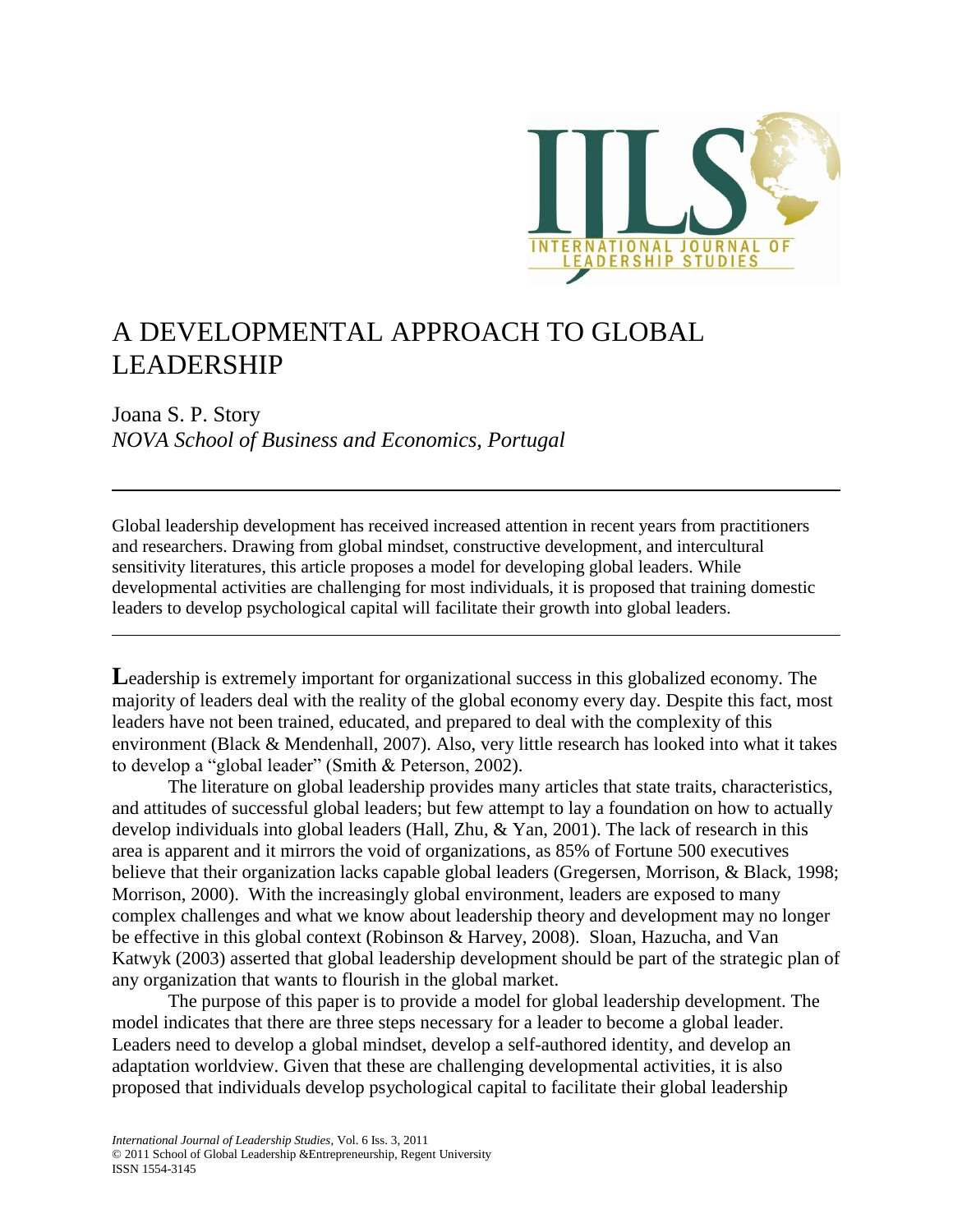development process. Thus, psychological capital was added as a moderating variable in the model, which means that individuals who have hope, efficacy, resiliency, and optimism will be more likely develop a global mindset, a self-authored identity, and cultural sensitivity. Figure 1 depicts a summary of the model proposed in this paper.





This paper is organized into five sections. The first reports a brief review of the literature on global leadership. The second explores the role of a global mindset in developing global leaders. The third explores the role of constructive development theory, specifically selfauthored identity, and how that contributes to the development of a global leader. The fourth examines the role of intercultural sensitivity, specifically an adaptation worldview, in the development of a global leader. The fifth investigates the role of psychological capital in the process of global leadership development.

## **Global Leadership**

Global leadership has been defined as "being capable of operating effectively in a global environment while being respectful of cultural diversity" (Harris, Moran, & Moran, 2004, p. 25). While setting a single definition of global leadership is key in order to study it, the phenomenon it is still hard to understand. The global leadership literature draws from many different fields that don't seem to communicate efficiently. In a review of the literature, Hollenbeck (2001) argued that there are six perspectives scholars have taken when studying global leadership: viewing global leaders as working across cultural and national boundaries; viewing global leadership as cross-cultural leadership; viewing global leadership as expatriate leadership; examining the traits, motivators, attitudes, skills, and personal background to build a profile of what an ideal global leader would look like; arguing that leadership literature doesn't differentiate between global and domestic leaders; and finally, looking at adult learning literatures.

These theoretical and construct problems contribute to the global leadership development gap, which continues to become a constraint on growth and effectiveness in organizations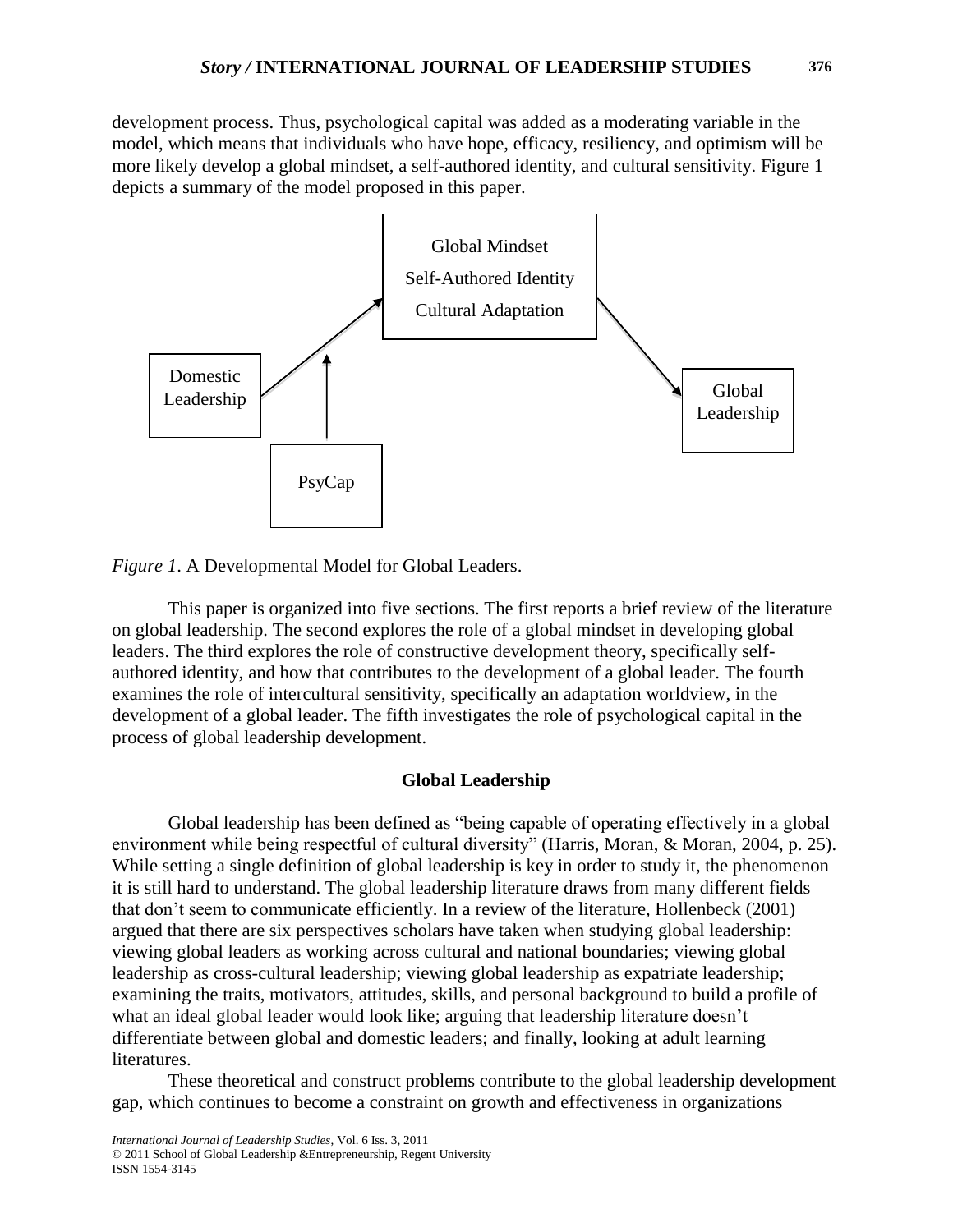(Zahra, 1998). According to Sloan et al. (2003), there is a shortage of globally developed talent. Graen and Hui (1999) argued that there are many difficulties in developing global leaders; however, it is a necessary endeavor if organizations are to succeed in this global environment. Beyond the difficulties already listed, McCall (2001) stated that "developing global perspective is a decidedly unnatural act. You have to be forced" (p. 304). McCall added it should be part of the organization's business strategy. Many argue that global mindset development is related to the development of a global leader (Kedia & Mukherji, 1999).

## **Global Mindset**

Global mindset is one of these terms that many scholars and practitioners in management can, for the most part, understand, define, and talk about. In global leadership literature, global mindset has been used to describe many things from skills, attitudes, competencies, behaviors, strategies, and practices (Levy, Beechler, Taylor, & Boyacigiller, 2007). One thing that scholars seem to agree on is that having a global mindset is necessary to be an effective leader in the global environment (Levy et al., 2007).

The seminal work on global mindset is the work of Perlmutter (1969), which made the distinction between three orientations managers have used while managing a multinational corporation: ethnocentric (home country orientation), polycentric (host country orientation), and geocentric (world orientation). His work on geocentrism became the foundation of the construct of global mindset.

While Perlmutter (1969) looked at global mindset at the organizational level, Rhinesmith (1992) described global mindset at the individual level. He defined a global mindset as an individual's state of being that allows him or her to look at the world with a broad perspective, analyzing its trends and opportunities. Kefalas (1998) proposed a framework of global mindset that included two variables, conceptualization and contextualization. Conceptualization describes a person who has a global view of the world. Contextualization describes a person's capacity to adapt to the local environment. A person's high score in both dimensions was considered as *most global* and a person's low score on both dimensions was considered as *least global.* Arora, Jaju, Kefalas, and Perenich (2004) tested Kefalas' (1998) framework in the textile industry and concluded that two different skills seem to be the most relevant for developing a global mindset: intercultural sensitivity and global business knowledge.

Kedia and Mukherji (1999) stated that managers, in order to become global, need to change their paradigm and mindset to think globally, which is more complex. Murtha, Lenway, and Bagozzi (1998) operationalized global mindset in terms of managers' cognitive process of international strategy and organization.

Gupta and Govindarajan (2002) proposed a conceptual framework of global mindset that has been described individually and organizationally. They defined global mindset as a combination of an awareness and openness to cultures and markets and the ability to make sense of its complexities. Their framework included two variables, integration and differentiation. Integration was described as the ability to integrate diversity across cultures and markets. Differentiation was described as openness to diversity across cultures and markets. Gupta and Govindarajan proposed that scores high in integration and differentiation mean that an organization or a person has a global mindset.

Bouquet (2005) reported that there are three overarching behaviors related to a global mindset. One is the capacity to process and analyze global business information. The second is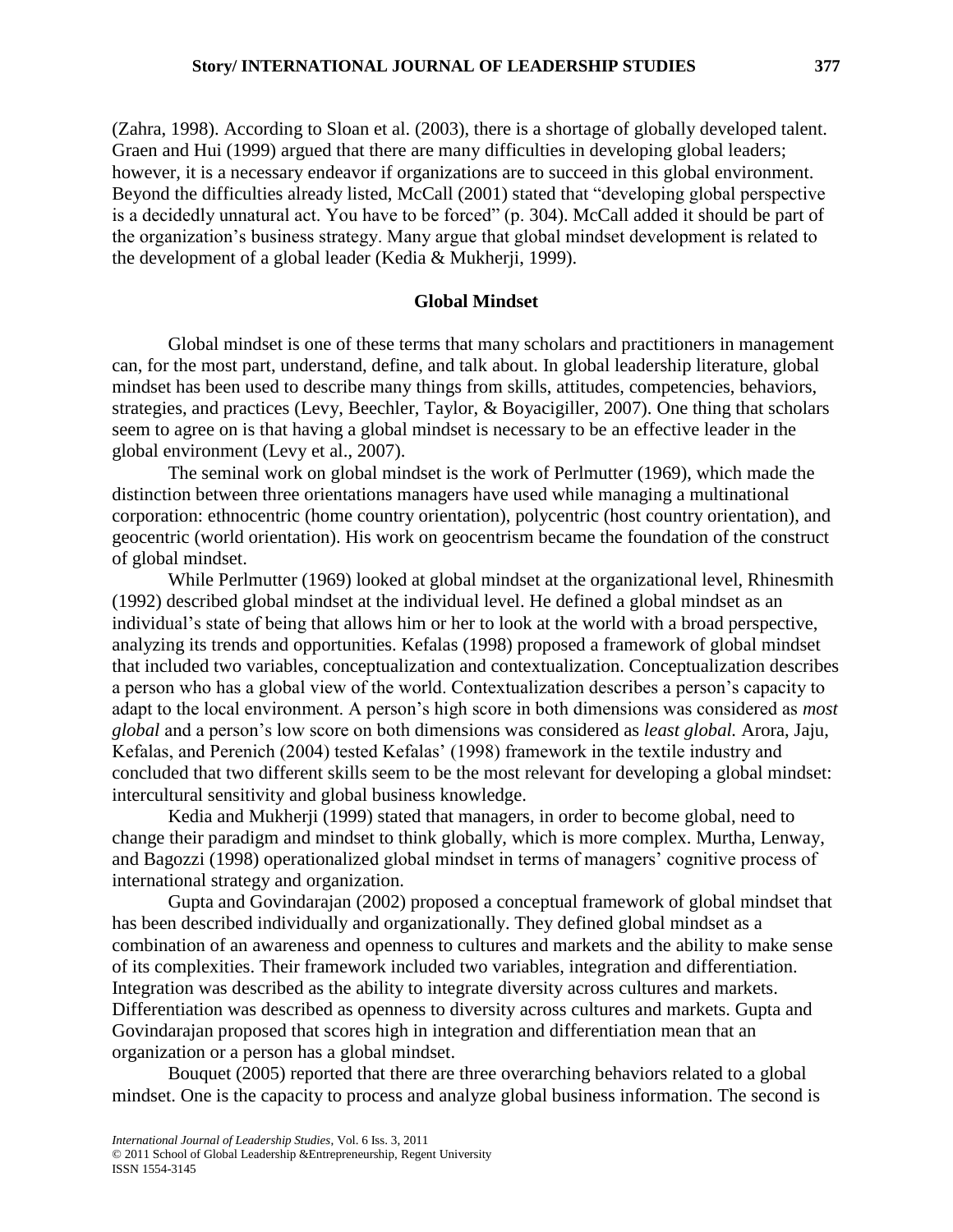the capacity to develop relationships with key stakeholders around the world. The third is the capacity to use globally relevant information while making decisions for the organization. Beechler and Javidan (2007) proposed that global mindset is a combination of an individual's knowledge and cognitive and psychological characteristics that make him/her able to influence diverse stakeholders. Levy, Taylor, Boyacigiller, and Beechler (2007) defined global mindset "as a highly complex cognitive structure characterized by an openness to and articulation of multiple cultural and strategic realities on both global and local levels, and the cognitive ability to mediate and integrate across this multiplicity"  $(p. 27)$ . This is the operational definition used in this article.

It is apparent that global mindset development should be a key central focus for global leadership development. International experience (Black, Gregersen, Mendenhall, & Stroh, 1999; Hall et al., 2001), international management development, and cross-cultural training programs (Stahl, 2001) play a role in the development of global mindset. However, Black et al. (1999) argued that international assignment by itself may not lead to global mindset development. Boyacigiller, Beechler, Taylor, and Levy (2004) stated that expatriate assignments must be carefully managed, with tasks or assignments that build on the difficulty of the job to impact the global mindset. They also proposed that international business trips at the beginning of managers' career could potentially help them develop a global mindset. Trigger events also contribute to the development of a global mindset (Clapp-Smith, Luthans, & Avolio, 2007).

Cultivating curiosity has also been proposed for the development of global mindset (Gupta & Govindarajan, 2002). Estienne (1997) proposed that cross-cultural trainings have not achieved the desirable results because of the lack of focus on an individual's mindset. According to Estienne, cultivating a global mindset is much more relevant and challenging than a simple set of skills as it has to do with how individuals make sense of the world. Estienne (1997) proposed that development should focus on changing from a domestic to a global mindset, working through a model of cross-cultural reconciliation (understanding similarity and difference) and emphasizing strong relational skills. Without these, cross-cultural training will continue to disappoint (Estienne). Clapp-Smith and Hughes (2007) set out to investigate how global mindset is developed by using a grounded theory approach. They reported that boundary testing, cognitive shifts, curiosity, relationship building, organizational mindset, language skills, personal history, and authenticity have been proposed to be determinants of a global mindset.

Proposition 1: Global mindset will mediate the relationship between domestic leadership and global leadership.

#### **Constructive Development**

Based on constructive theory, Kegan (1982) argued that the method by which individuals understand reality develops over time. Kegan proposed that the development of an individual occurs in 5 measurable qualitative shifts in perceptions, or "orders of consciousness." Each order of consciousness is subject to specific rules, which direct how a person makes meaning; however, the person is unaware of this system. At the moment individuals become aware of their meaning-making system, they become able to think critically about it, which leads them to shift to another stage. These shifts occur because of life experiences, crises, or other precipitated events (Kegan). A development does not occur because an individual becomes more knowledgeable, but because he or she makes sense of the world differently (Kegan). According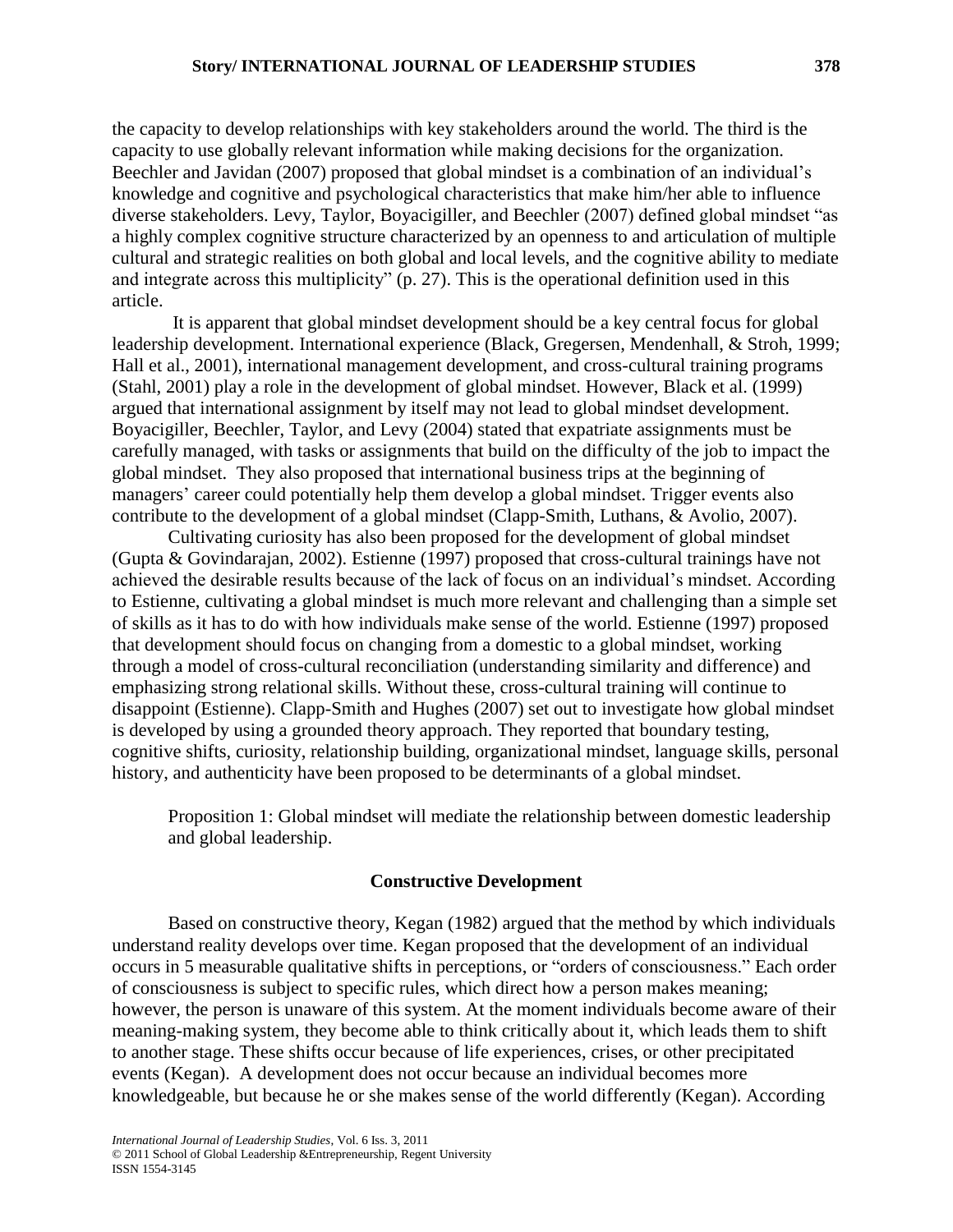to Kegan, these stages of development are sequential and hierarchical, with each stage being more complex than the one before and representing a qualitative change in understanding.

Kegan's (1982) first two stages are related to infancy and childhood; as such, they are not applicable to global leadership development and will be only described briefly. The first stage (Impulsive) is associated with meaning making based on immediate impulses (Kegan). The second stage (Instrumental) is characterized by the sense of self-concept and a private world. This occurs between the ages of 5 and 7 as a child becomes aware of others and their needs but has no sense of being responsible for others' needs (Kegan). Their own needs become the way they make meaning of the world. While this occurs at a young age, many people do not advance through the next stage (Taylor & Marienau, 1997).

The third stage (Socialized) is characterized by the shift from individuals being narcissistic to being able to demonstrate empathy (Kegan, 1982). Thus, in this stage, individuals become able to understand another's point of view, even when it might be different from their own. Individuals at this stage are capable of mutuality and reciprocal social obligation, but are incapable of having an identity that is not rooted in others. Furthermore, they value others intrinsically (for the connection they represent) instead of extrinsically (what can that person do for their need—2<sup>nd</sup> stage) (Taylor & Marienau, 1997). Individuals at this stage need societal approval as they operate on the basis of values, ideals, and beliefs with which they were raised (e.g., school, religion, and political party) (Kegan). Thus, individuals justify their behaviors in order to please a person, a group, or an institution. Since people that achieve this order of consciousness may function successfully in our society, some do not develop further, encompassing the majority of adults in the United States (Taylor & Marienau).

The fourth stage (Self-Authorizing) is characterized by the emergence of a true selfauthored identity. Thus, individuals at this stage define who they are and have internal rules that they utilize to make decisions. They regulate their roles and relationships. Their self becomes a system of personal standards and values that create consistency across many situations (Kegan, 1982). Individuals at this stage are able to make highly complex decisions. These decisions are not necessarily rooted within institutional values, but within their own created value system. Only 20-30% of the population ever reaches this stage (Eriksen, 2006).

The fifth stage (Self-Transformation) is characterized by an individual's awareness of his or her own self-system. This causes individuals to find themselves no longer synonymous with their ideological self-system. Thus, individuals at this stage realize that there are limits to their own inner meaning-making system and also identify the limits of having a system. They see the world as full of limitations and in various shades of gray. They are capable of recognizing not just the existence but also the validity of multiple perspectives (Kegan, 1982). Individuals that reach this stage may encounter some alienation, as people from other stages are not capable of understanding what their belief system is.

Lewis and Jacobs (1992) along with Jaques and Clement (1991) argued that the complexity of the leadership position has implications for who should hold these positions. Leaders in complex positions such as global leaders need to have the capacity to generate an independent perspective on the strategic environment, especially a global environment. This independence seems to be possible only at the fourth stage where individuals construe their own value system, which helps them make decisions. Lewis and Jacobs also proposed that selection methodologies should seek to match the employee's constructive capacity to the complexity of the job, while leadership development programs should focus on stretching individuals beyond their constructive capacity with the help of a mentor, who can assist in the transition to a new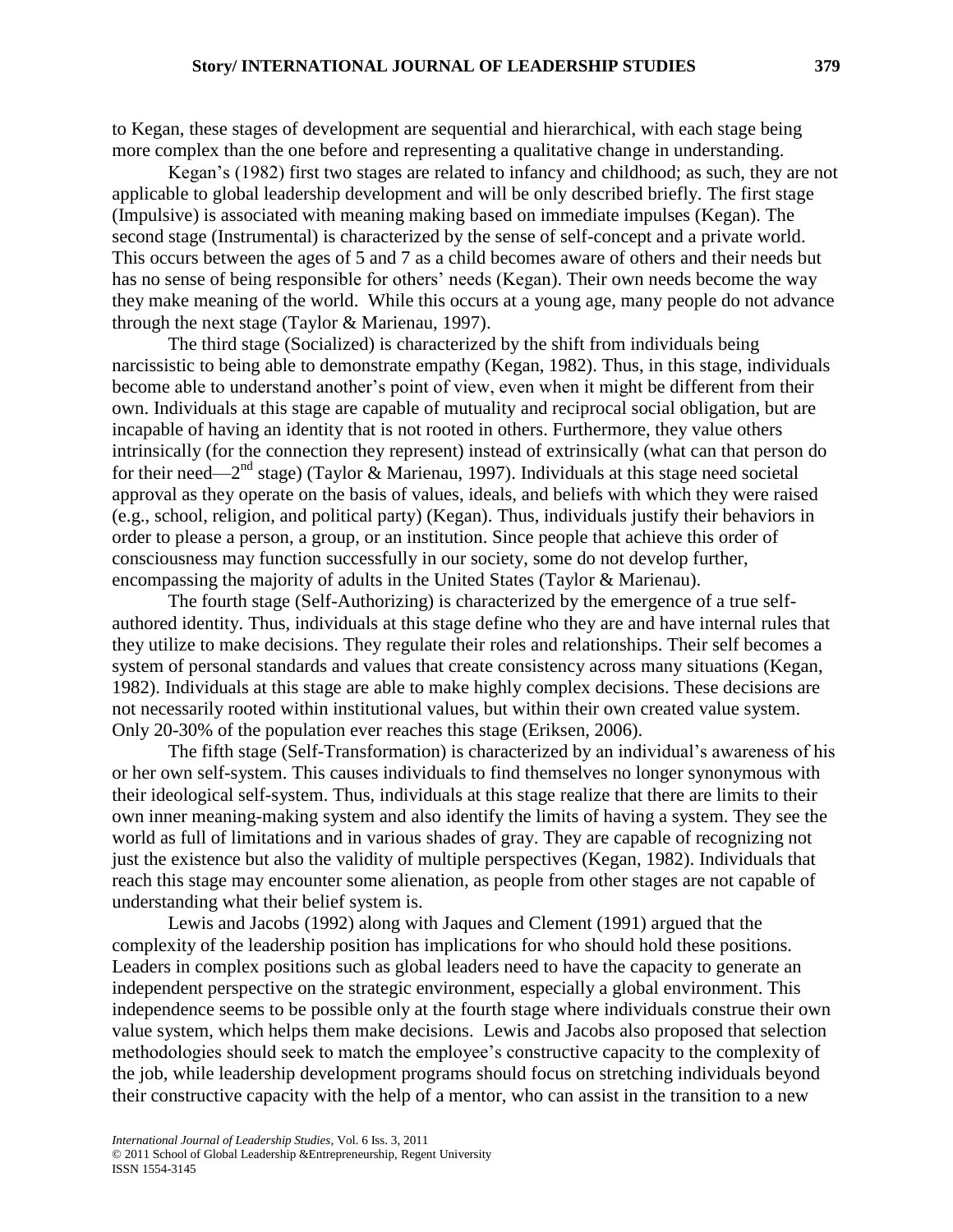way of viewing the world. McCauley, Drath, Palus, O'Connor, and Baker (2006) stated that individuals who operate under the  $4<sup>th</sup>$  stage or have a self-authored identity are more likely be more effective leaders in modern organizations because they are more accountable, use appropriate influence tactics, embrace change, and are more comfortable with complexity.

Thus, individuals who make decisions based on their own created value system will be most likely capable of effectively taking the role of a global leader. Accordingly, organizations should either select individuals that have self-authored identities, or should select activities that are appropriately matched to the developmental level of the individuals. Many developmental activities can be proposed; however, the Subject-Object Interview should be used to track an individual's order of consciousness (Lahey, Souvaine, Kegan, Goodman, & Felix, 1988). Based on the results of this interview, individuals can have targeted developmental activities for their continuous development. For example, creating situations that are ambiguous and challenging have been proposed to make individuals shift from one stage to the other (Kegan, 1982). Promoting them to jobs that are highly complex may also provide development; however, individuals that are not ready  $(2^{nd}$  stage) could act immorally and without thinking about consequences because their meaning making system is rooted within their own needs. This leads to the following proposition:

Proposition 2: A self-authored identity (as defined by Kegan) will mediate the relationship between domestic leadership and global leadership.

### **Intercultural Sensitivity**

Within the globalized economy, increased attention has been placed on cross-cultural studies of leadership (studies that compare two or more cultures), especially with the boost of multinational organizations (see Bass, 1990 for a review). Furthermore, the emergence of supranational corporations as a response to the globalization efforts has posed a big challenge to the prevalent culture and governance practices of nations (Bhasa, 2004). Many reviews have been conducted looking at the literature of cross-cultural leadership (Bass; House, Wright, & Aditya, 1997; Peterson & Hunt, 1997; Smith & Peterson, 2002; House, Hanges, Javidan, Dorfman, Gupta, & GLOBE Associates, 2004), demonstrating how important this research segment is for organizational studies. Groundbreaking research has been also been conducted primarily with the GLOBE project (House et al.). However, most of that research focused on middle management characteristics, cultural characteristics, and leadership styles. Studies have found that cultural characteristics impact leadership in organizations, but it is relatively unexplored how global leaders acquire the capacity to lead in extremely diverse environments (Oddou, Mendenhall, & Ritchie, 2000). While cross-cultural skills are necessary for a global leader to be effective, global leaders need to have a stronger understanding of how multiple differing cultures can impact global business decisions and relations (Adler, 2001; Estienne, 1997). For instance, a global leader living in Brazil has to negotiate with executives in South Africa and Japan. This global leader needs to be culturally sensitive in order to be successful. However, if that leader only receives culture-specific trainings, he or she is more likely to miss nuances of each culture, which can lead to many problems (Estienne, 1997).

Bennett (1993) proposed a model that describes the development of intercultural sensitivity ranging from ethnocentric to ethnorelative experience of cultural differences. According to Hammer, Bennett, and Wiseman (2003), intercultural sensitivity refers to the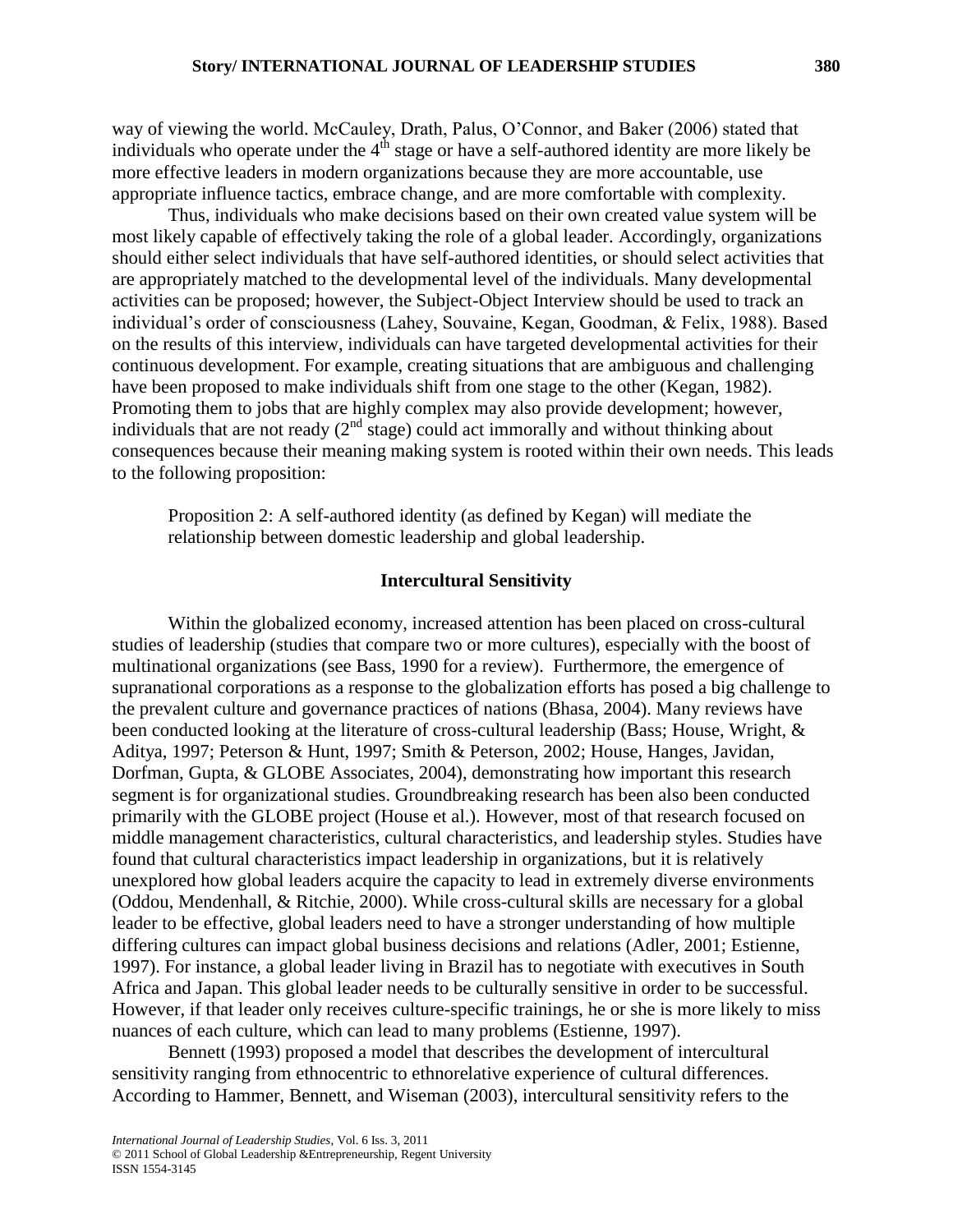ability to distinguish and experience relevant cultural differences. Hammer et al. stated that the greater the intercultural sensitivity, the greater the potential for exercising intercultural competence. Intercultural competence was described as the ability to think and act in interculturally appropriate ways, which is the ability to act appropriately in a variety of cultural settings. This means that individuals who are interculturally competent not only understand cross-cultural differences, but also cultural nuances that are often hard to pick out. These skills seem particularly central for global leaders. Bennett's model is developmental in nature, which means that training opportunities for global leaders can be developed.

Bennett's (1993) model was created to explain how people interpret cultural differences. Bennett identified six stages that people move through in their acquisition of intercultural competence. Bennett's model is similar to Kegan's (1982) model, as it also adopts a constructivist approach wherein experience is a function of how one makes meaning of events. In other words, the extent to which culture differences will be experienced is a function of how complexity can be construed. Each stage in this worldview structure generates new and more complicated issues to be resolved in intercultural encounters. The model describes three stages that are conceptualized as ethnocentric (one's own culture is experienced as central to reality), and three stages that are conceptualized as ethnorelative (one's own culture is experienced in the context of others).

The first stage (Denial) is characterized by individuals experiencing their own culture as the only authentic one. Thus, there is denial that cultural differences even exist. When individuals in the denial phase experience culture differences, they associate this with a categorization such as "foreign" or "immigrant" (Hammer et al., 2003). People with a denial worldview are not interested in different cultures, and if exposed they may act in a hostile way to eliminate the differences (Bennett, 1993). Thus, leaders at this stage could be very effective in leading a group from a homogeneous cultural background, but when exposed to another cultural group they cannot make sense of the cultural differences and will try everything to "fix the problem."

The second stage (Defense) is characterized by individuals experiencing their own culture as the only realistic one. Thus, while they do not deny that differences exist, individuals at this stage are more threatened by differences than individuals in the denial condition. In this stage, the world is organized in to "us" versus "them," where one culture is perceived to be better than another (Bennett, 1993). A variation form of defense is *reversal*, where an adopted culture is experienced as superior to the culture that one grew up in (e.g., Peace Corps Syndrome). Thus, reversal still holds a defense worldview by maintaining the divergence between "us" and "them." However, it does not hold the other culture as a threat (unlike the defense worldview) (Bennett). Thus, leaders at this stage feel threatened by individuals from a different cultural background and possibly will alienate those individuals or that particular group. At this stage, discrimination is more likely to occur and there is potential for behaviors that are very culturally inappropriate.

The third stage (Minimization) is characterized by individuals experiencing their own culture as universal. Thus, the threat associated with denial and defense is neutralized by projecting these differences into familiar categories. Cultural differences may be subordinated by the idea that people have the same needs. This similarity may also be experienced as assuming that there is a cross-cultural applicability of certain concepts (i.e., business norms, where good business should be good business everywhere) (Bennett, 1993). Thus, leaders at this stage will most likely treat individuals the same, despite their cultural differences (treat individuals as you would like to be treated). However, this form of treatment is based on the leader's own cultural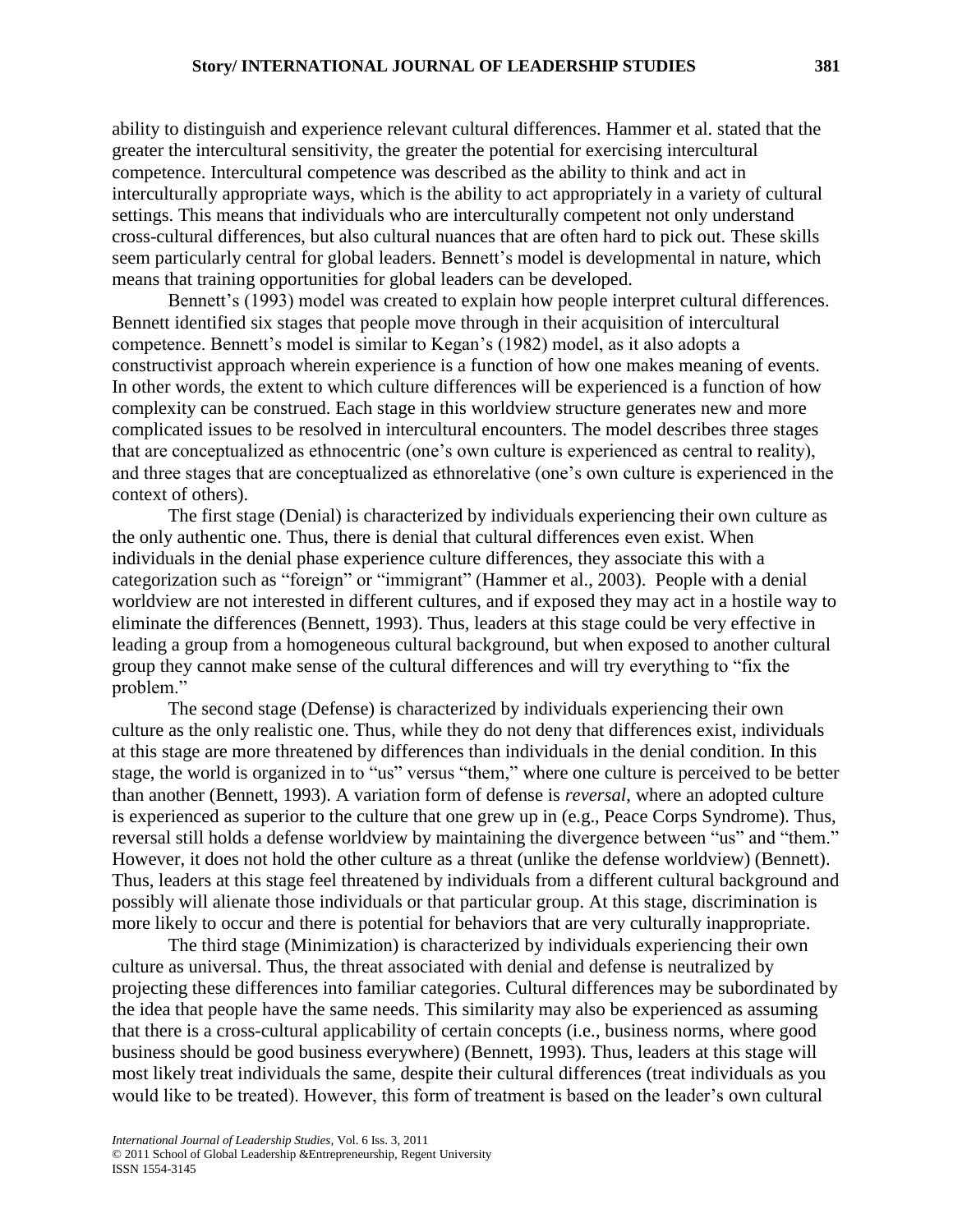biases, which may cause problems in forming and sustaining relationships. These first three stages are comprised of the ethnocentric views.

The fourth stage (Acceptance) is characterized by individuals that experience their own culture as just one of many. People with this worldview are capable of experiencing others as different from themselves. Thus, individuals are not experts in one or more cultures; rather, they are skilled at identifying how cultural differences operate in a wide range of human interaction. It is important to point out that acceptance does not mean agreement as some cultural differences may be judged negatively (Bennett, 1993). For example, a culturally sensitive person could believe that female circumcision is cruel and should not be done, despite the fact that it is culturally based. Thus, leaders at this stage can understand behaviors of others and make meaning of why conflict may be happening with individuals of different cultural groups. While working abroad, leaders can identify cultural patterns that make them understand the experience as a whole.

The fifth stage (Adaptation) is characterized by individuals that experience another culture and from this experience are able to behave in appropriate ways in that culture. People at this stage can engage in empathy and they are able to express their alternative cultural experience with culturally appropriate feelings and behaviors. If this process becomes habitual, it can become the basis of biculturality or multiculturality (Bennett, 1993). Thus, leaders with this worldview can become easily adaptable and can be respectful and sensitive of the culture of the host country and can lead diverse groups effectively.

The sixth stage (Integration) is characterized by individuals that experience their selves as expanded to include the movement in and out of worldviews. Individuals at this stage are dealing with issues related to their own "cultural marginality," as they construe their identity at the margins of two or more cultures and central to none. Bennett (1993) proposed that there are two forms of this marginality: encapsulated marginality, where the separation from culture is experienced as alienation, and constructive marginality, where movements in and out of cultures are necessary and positive parts of one's identity. Thus, leaders at this stage may have become confused about their own cultural identity because they can assimilate and understand many cultures. It is important to point out that integration is not necessarily better than adaptation in situations demanding intercultural competence, it just describes different characteristics (Hammer et al., 2003). These last three stages are comprised of the ethnorelative views.

Leaders that are required to work in this globalized world are effective only if they are capable of understanding cultural differences and behave in ways that are appropriate in each experienced culture. An effective global leader must be culturally aware and adaptable. This means that they need to be grounded in how different cultures operate and accomplish organizational objectives (Fulkerson, 1999).

This means that when developing global leaders, it is necessary for individuals to develop an adaptation worldview, or that individuals with an adaptation worldview should be developed into global leaders. This can be done by first using the Intercultural Sensitivity Scale (Hammer et al., 2003), which measures what a person's worldview is with regards to their intercultural sensitivity. For example, if an individual is at denial/defense stage, there are many more challenges this person will need to overcome and many issues will need to be resolved before they are close to achieving an ethnorelative view of the world. On the other hand, if an individual has an acceptance worldview, it is less challenging to move to a cultural adaptation worldview. Thus, human resources could use the Intercultural Development Inventory as a tool with which to train and develop individuals to become effective global leaders (Lokkesmoe, 2008) by first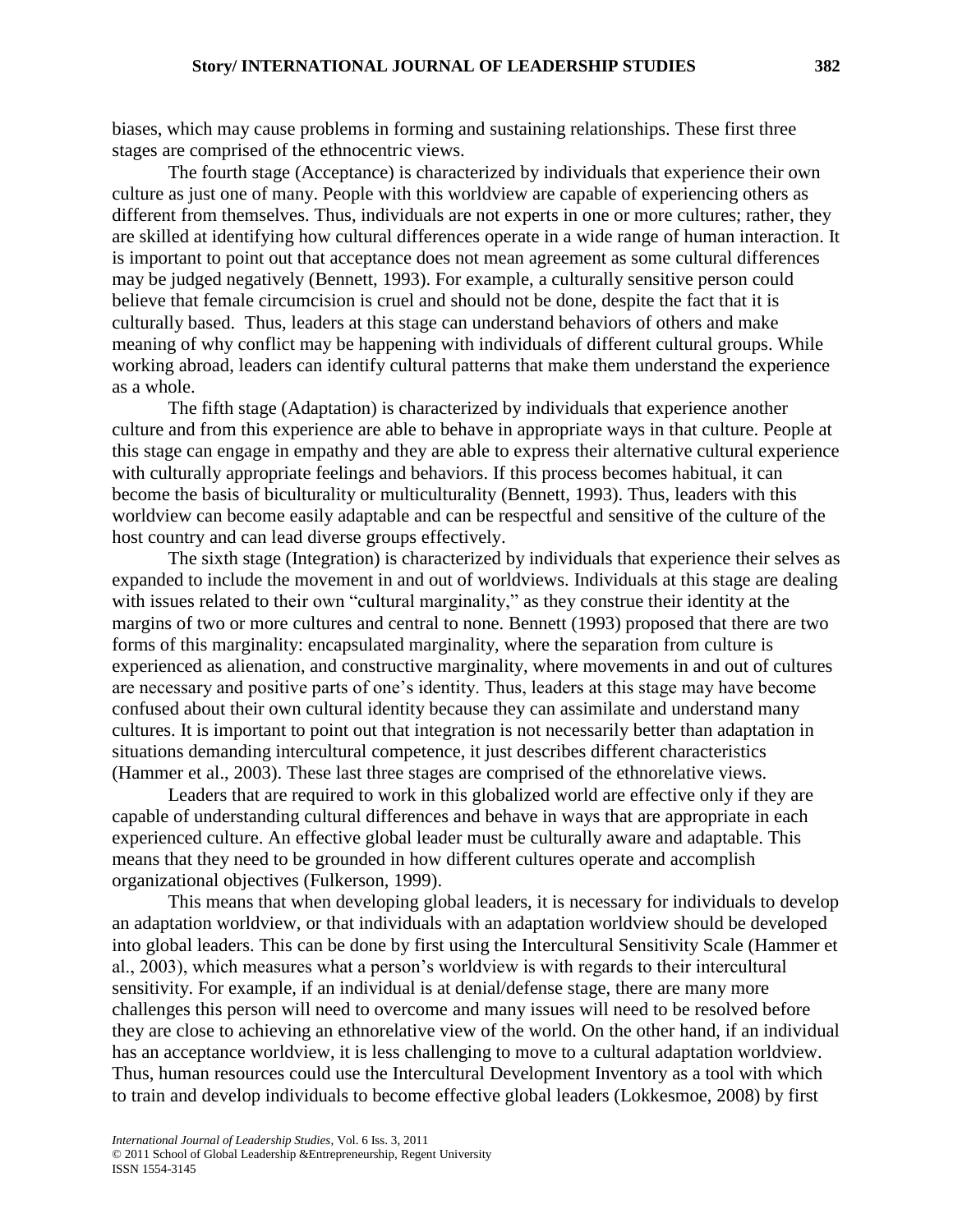recognizing how they view the world in terms of cultural differences and then designing individual programs that will help them shift from one stage to another. This leads to the following proposition:

Proposition 3: A culture adaptation worldview will mediate the relationship between domestic leadership and global leadership.

# **Psychological Capital**

Drawing from positive psychology, positive organizational behavior (POB) emerged to apply positive oriented strengths and psychological capacities in the workplace. These strengths and capacities can be measured and developed (Luthans, 2002). Four distinct variables have been proposed to represent these strengths and capacities: hope, efficacy, resiliency, and optimism.

Snyder et al. (1991) defined hope as "a positive motivational state that is based on an interactively derived sense of successful (a) agency (goal-oriented energy), and (b) pathways (planning to meet goals)" (p. 287). According to this definition, hope has three major conceptual foundations: agency, pathways, and goals. Snyder, Sympson, Michael, and Cheavens (2000) have demonstrated the development of hope across multiple studies.

Stajkovic and Luthans (1998) defined self-efficacy as the "individual's conviction about his or her abilities to mobilize the motivation, cognitive resources, and courses of action needed to successfully execute a specific task within a given context." This definition was based on the extensive research on efficacy by Bandura (1997). Bandura argued task mastery, vicarious learning or modeling, social persuasion, and psychological or physiological arousal could develop efficacy.

Resiliency is defined as the ability of an individual to bounce back from hardship, failure, and setback (Luthans & Youssef, 2004).

Seligman (1998) described an optimistic person as one who makes internal, stable, and global attributions regarding positive events, but attributes external, unstable, and specific reasons for negative events.

## **PsyCap as a Core Construct**

Taken together these four variables describe Psychological Capital (PsyCap) as a distinct higher-order construct. All PsyCap variables meet the criteria for inclusion in POB by including variables that are "state-like" (malleable and open to development) as opposed to "trait-like" (relatively stable and difficult to change), because the variables are based on positive capacities, are theoretical, and have a valid measurement (Luthans, Avolio, Avey, & Norman, 2007). Thus, Luthans, Youssef, and Avolio (2007) defined PsyCap as:

An individual's positive psychological state of development that is characterized by (1) having confidence (self-efficacy) to take on and put in the necessary effort to succeed at challenging tasks; (2) making a positive attribution (optimism) about succeeding now and in the future; (3) persevering towards goals and, when necessary, redirecting paths to goals (hope) in order to succeed; and (4) when beset any problems and adversity,

sustaining and bouncing back and even beyond (resiliency) to attain success. (p. 3) As a higher order construct, there is an underlying theme between the variables that represent a positive assessment of situations and the resources available along with the prosperity one can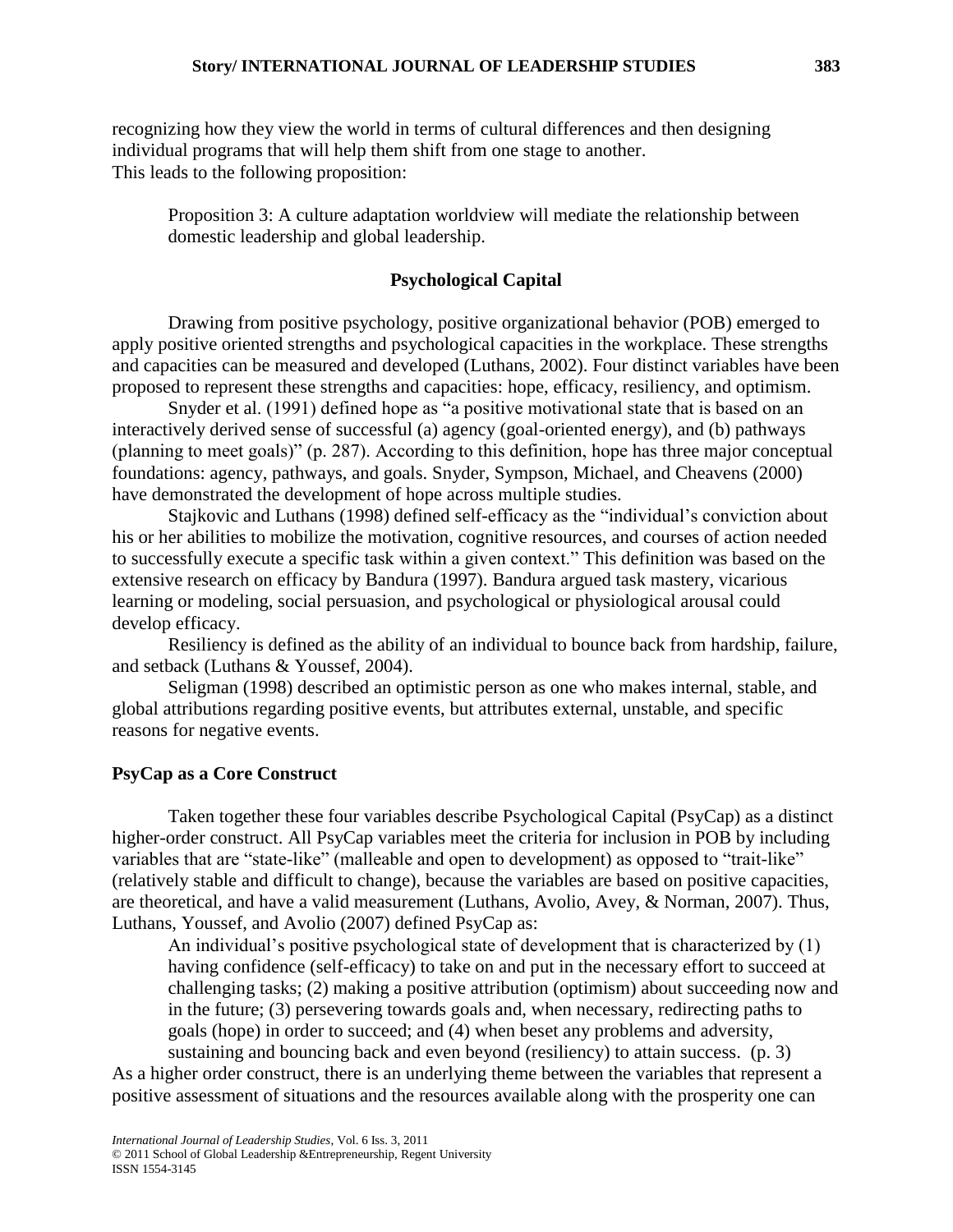achieve based on personal effort, perseverance, and striving to achieve excellence (Luthans et al.).

PsyCap has been proposed to increase competitive advantage and performance (Luthans, Luthans, & Luthans, 2004; Luthans & Youssef, 2004). Luthans, Avolio, Walumbwa, and Li (2005) reported PsyCap to be correlated with performance in an international environment. Luthans, Avey, Avolio, Norman, & Combs (2006) developed and demonstrated a psychological capital intervention to increase PsyCap in the participants. Luthans et al. (2007) reported a significant relationship between PsyCap with performance and satisfaction. Luthans, Norman, Avolio, and Avey (2008) reported employee's PsyCap sharing a positive relationship with performance, satisfaction, and commitment. Furthermore, they reported that PsyCap mediated the relationship between supportive climate and performance. Youssef and Luthans (2007) reported that PsyCap was related to performance, satisfaction, work happiness, and organizational commitment. Clapp-Smith, Luthans, and Avolio (2007) argued that PsyCap mediates the relationship between cognitive capacity and cultural intelligence in the development of a global mindset. In accordance, it is argued that PsyCap will aid the development of an effective global leader, as individuals will have hope, efficacy, resiliency, and optimism when faced with challenging developmental characteristics such as development of a global mindset, a self-authored identity, and a cultural adaptation worldview. Furthermore, as the other variables proposed in the model, PsyCap is open to training and development (Luthans et al., 2006).

Proposition 4: Psychological Capital will moderate the relationship between domestic leadership and global mindset, self-authored identity, and cultural adaptation worldviews.

#### **Discussion**

In this paper, a developmental model for global leaders was articulated. This model includes global mindset, constructive development, intercultural sensitivity, and psychological capital theories. Research behind the model was drawn from many fields, including global leadership, expatriate leadership, cross-cultural leadership, adult learning, developmental models, and positive organizational behavior theory.

While much of the literature on development of global leaders emphasizes that global leaders have some traits such as openness (Hall et al., 2001), cultural awareness (Adler, 1997), and cognitive capacity (Dalton, 1998), they do not offer theoretical developmental strategies that can be measured and researched. The aim of this paper is to argue for further development of a potential global leader. While it is beyond the scope of this paper to clarify technical skills that global leaders need to do their job, it is argued that without development of a global mindset, a self-authored identity, and cultural adaptation worldview, individuals will not be developed into global leaders. Many organizations are setting up individuals for failure by not paying attention to the developmental strategies listed above.

One important contribution of this paper is the ability to actually apply existing measures to the development of global leaders. Thus, we can measure the current stages in intercultural sensitivity and constructive development theory that potential global leaders are currently at and target training, trips, and other relevant programs to meet these individuals' developmental needs. For example, individuals that already have an ethnorelative worldview will not benefit from training that emphasizes differences between cultures. However, they may benefit more by going abroad for an assignment and starting to prepare for the necessary job roles. On the other hand, if an individual is in denial of cultural differences, the in-house training may be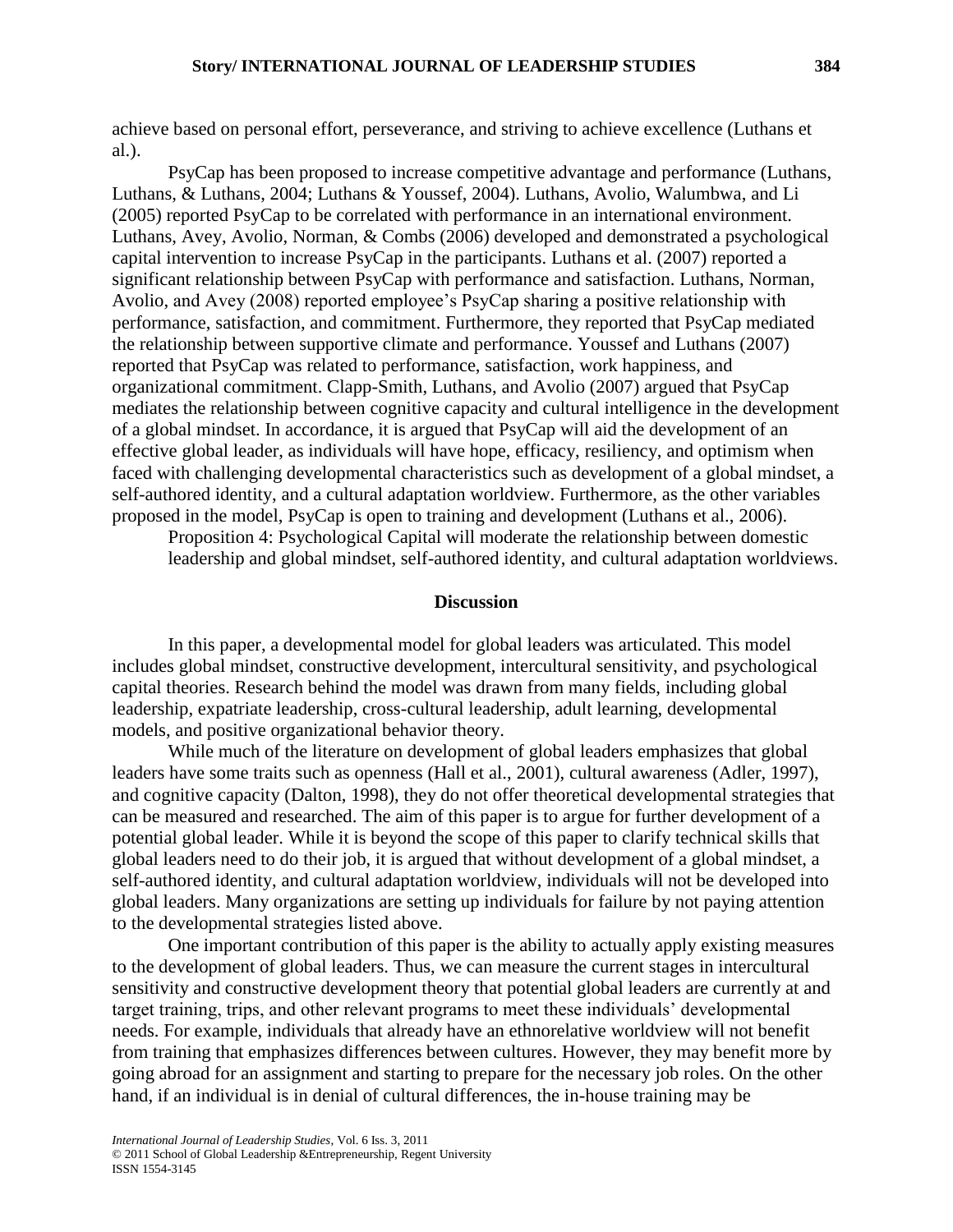appropriate. If individuals in the denial stage go abroad, they may be unsuccessful and could be unable to cope with the complexity of the environment. This may lead them to become frustrated and act in a way that could hinder various stakeholders. Furthermore, we can measure leaders' global mindset and PsyCap. Few instruments have been published that measure global mindset (Levy et al., 2007), and more research is needed to establish a strong validity and reliability. A PsyCap instrument that measures the four constructs of PsyCap has been validated for the workplace and has been shown to be reliable (Luthans et al., 2007).

Another important contribution of this paper is examining the effect of Psychological Capital on global leadership development. It was proposed that an individual who has hope, efficacy, resiliency, and optimism will take advantage of developmental activities and will be more successful in their development journey. Furthermore, global leaders that have high PsyCap will be more successful than global leaders that have a low PsyCap. Thus, PsyCap trainings should be in place for individuals that are striving to be global leaders or are global leaders.

Finally, this paper makes a potent contribution by extending the literature on global leadership using developmental theories. The global leadership field should move away from trait-like research to a more developmental approach (Hollenbeck, 2001). This paper argues that for some individuals the development may take a lifetime, for others not so long. Some of the developmental activities for the three proposed key constructs for global leadership development may overlap. For example, someone who has a global mindset will most likely have or be close to having a cultural adaptation worldview. The same is true that an individual who has a cultural adaptation worldview, will most likely also have a self-authored identity. Thus, while developing developmental activities, it is important to take the connections between the variables into consideration to make sure the programs are truly individualized and effective. Organizations should invest time and money in the proper training and development of global leaders. Future research should test the propositions argued in this manuscript. If effective global leaders have a global mindset, a self-authored identity, and a cultural adaptation worldview and domestic leaders do not, we can assert that the developmental model proposed in this paper should be used as a guide for developing effective global leaders.

#### **About the Author**

Joana S. P. Story is an assistant professor at NOVA School of Business and Economics in Lisbon, Portugal. She earned her Ph.D. at the University of Nebraska–Lincoln. Her research interests include global leadership, global mindset, cross-cultural management, international business, organizational behavior, and leadership theory. She has published in *International Journal of Leadership Studies*, *Journal of Leadership Education*, *Psychological Reports, Perceptual and Motor Skills*, and *Leadership and Organizational Management Journal.*  Email: *joanastory@novasbe.pt*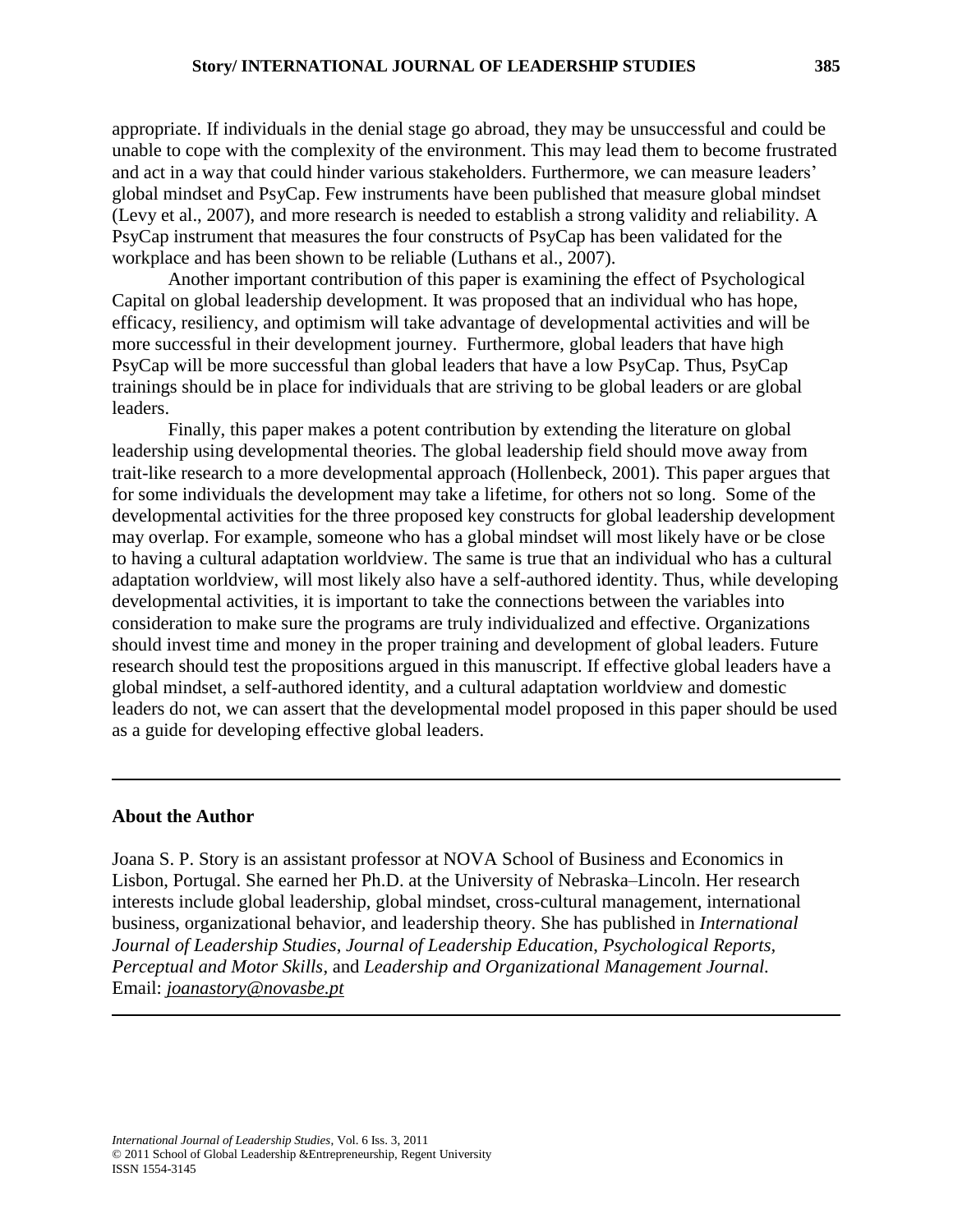#### **References**

- Adler, N. J. (1997). *International dimensions of organizational behavior* (3rd ed.). Cincinnati: South-Western College Publishing.
- Adler, N. J. (2001). Global leadership: Women leaders. In W. Mendenhall, T. Kuhlmann, & G. Stahl (Eds.), *Developing global business leaders: Policies, processes and innovations* (pp. 73-97). Westport, CT: Quorum Books.
- Arora, A., Jaju, A., Kefalas, A. G., & Perenich, T. (2004). An exploratory analysis of global managerial mindsets: A case of U.S. textile and apparel industry. *Journal of International Management, 10,* 393-411.
- Bandura, A. (1997). Self-efficacy: *The exercise of control*. New York: Freeman.
- Bass, B. M. (1990). *Stogdill and Bass's handbook of leadership*: *Theory, research and managerial application* (3rd ed.). New York: Free Press.
- Beechler, S., & Javidan, M. (2007). Leading with a global mindset. In M. Javidan, R. M. Steers, M. A. Hitt (Eds.), *Advances in international management: The global mindset* (pp. 131- 169). Oxford, UK: Elsevier.
- Bennett, M. J. (1993). Towards ethnorelativism: A developmental model of intercultural sensitivity. In R. M. Paige (Ed.), *Education for the intercultural experience* (2nd ed.). Yarmouth, ME: Intercultural Press.
- Bhasa, M. P. (2004). Global corporate governance: debates and challenges. *Corporate Governance, 4*(2), 5-17.
- Black, J. S., Gregersen, H. B., Mendenhall, M. E., & Stroh, K. (1999). *Globalizing people through international assignments.* Reading, MA: Addison-Wesley.
- Black, J. S., & Mendenhall, M. E. (2007). A practical but theory-based framework for selecting cross-cultural training methods. In M. E. Mendenhall, G. R. Oddou, & G. K. Stahl (Eds.), *Readings and cases in international human resource management*. New York, NY: Routledge.
- Bouquet, C. (2005). *Building global mindsets: An attention-based perspective.* New York: Palgrave Macmillan.
- Boyacigiller, N., Beechler, S., Taylor, S., & Levy, O. (2004). The crucial yet elusive global mindset. In H. W. Lane, W. L. Maznevski, & M. Mendenhall (Eds.), *The Blackwell handbook of global management: A guide for managing complexity.* Malden, MA; Oxford, UK: Blackwell.
- Clapp-Smith, R., & Hughes, L. (2007). Unearthing a global mindset: The process of international adjustment. *Journal of Business and Leadership: Research, Practice, and Teaching, 3,* 99-107.
- Clapp- Smith, R., Luthans, F., & Avolio, B. J. (2007). The role of psychological capital in global mindset development. In Javidan, M., Steers, R. M., & Hitt, M. A. (Eds.), *Advances in International Management: The global mindset* (pp. 105-130)*.* New York: Elsevier.
- Dalton, M. A. (1998). Developing leaders for global roles. In C. F. McCauley, R. S. Moxley, & E. Van Velsor (Eds.), *The center for creative leadership handbook of leadership development* (pp. 379-402). San Francisco: Jossey-Bass.
- Eriksen, K. (2006). The constructive developmental theory of Robert Kegan. *The Family Journal: Counseling and Therapy for Couples and Families, 14*, 290-298.
- Estienne, M. (1997). The art of cross-cultural management: "An alternative approach to training and development.‖ *Journal of European Industrial Training, 21*(1), 14-18.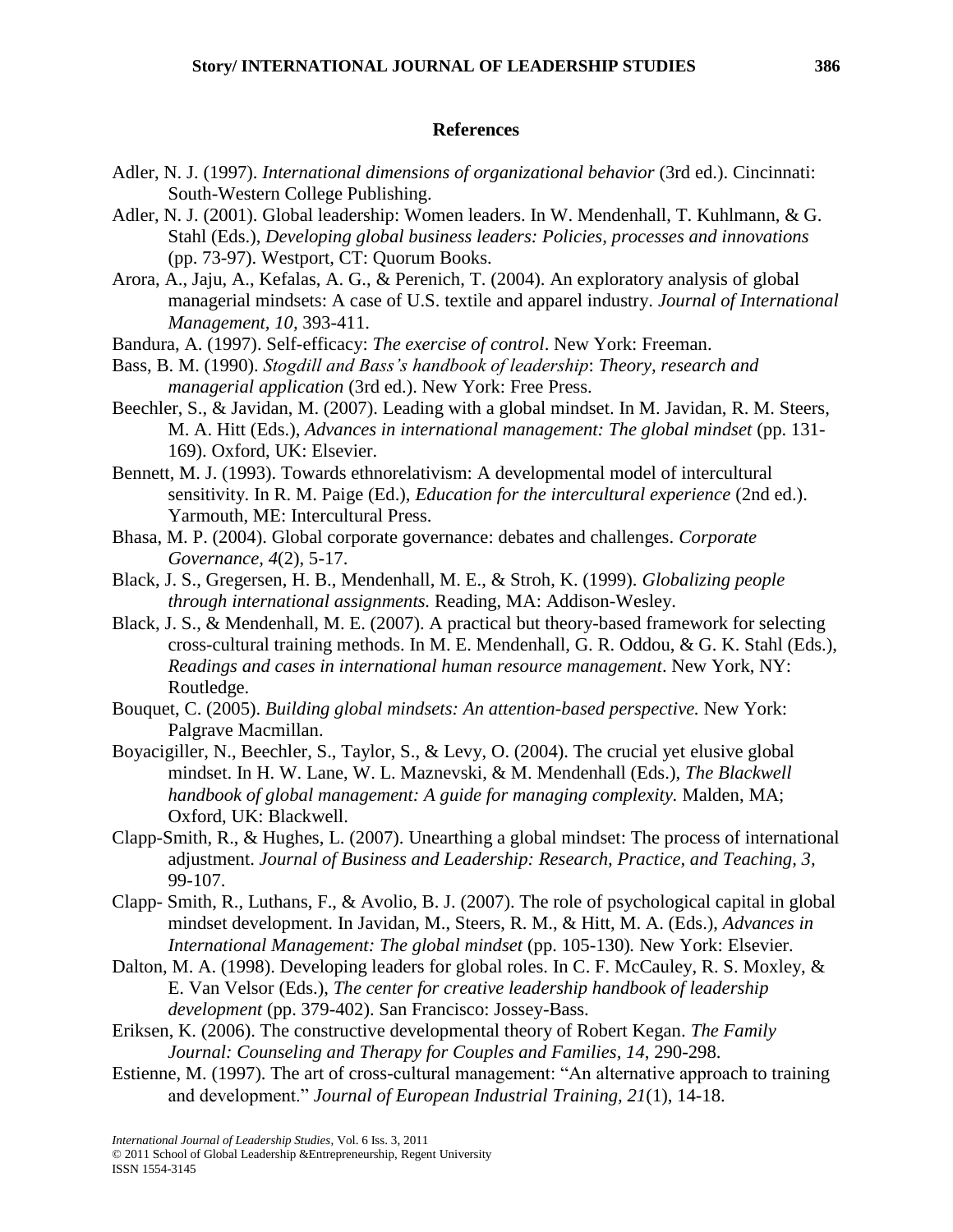- Fulkerson, J. R. (1999). Global leadership competencies for the twenty-first century: More of the same or a new paradigm for what leaders really do? In W. H. Mobley, M. J. Gessner, & V. Arnold (Eds.), *Advances in global leadership.* Stamford, CT: JAI Press.
- Graen, G. B., & Hui, C. (1999). Transcultural global leadership in the twenty-first century: challenges and implications for development. In W. H. Mobley, M. J. Gessner, & V. Arnold (Eds.), *Advances in global leadership.* Stamford, CT: JAI Press.
- Gregersen, H. B., Morrison, A. J., & Black, J. S. (1998). Developing leaders for the global frontier. *Sloan Management Review*, 21-32.
- Gupta, A. K., & Govindarajan, V. (2002). Cultivating a global mindset. *Academy of Management Executive, 16*(1), 116-126.
- Hall, D. T., Zhu, G., & Yan, A. (2001). Developing global leaders: To hold on to them, let them go! In W. H. Mobley & M. W. J. McCall (Eds.), *Advances in global leadership* (Vol. 2, pp. 327-349). New York: JAI.
- Hammer, M. R., Bennett, M. J., & Wiseman, R. (2003). Measuring intercultural sensitivity: The intercultural development inventory. *International Journal of Intercultural Relations, 27*, 421-443.
- Harris, P. R., Moran, R. T., & Moran, S. V. (2004). *Managing cultural differences – global leadership strategies for the 21st century* (6th ed.). Oxford: Butterworth-Heinemann/Elsevier.
- Hollenbeck, J. P. (2001). A serendipitous sojourn through the global leadership literature. In W. H. Mobley & M. W. J. McCall (Eds.), *Advances in global leadership, Vol. 2* (pp. 15-47). New York: JAI.
- House, R. J., Hanges, P. J., Javidan, M., Dorfman, P. W., Gupta, V., & GLOBE Associates (2004). *Leadership, culture, and organizations: The GLOBE study of 62 societies*. Thousand Oaks, CA: Sage.
- House, R. J., Wright, N. S., & Aditya, R. N. (1997). Cross-cultural research on organizational leadership: A critical analysis and a proposed theory. In P. C. Early & M. Erez (Eds.), *New perspectives on international/industrial/organizational psychology* (pp. 535-625). San Francisco: The New Lexington Press.
- Jaques, E., & Clement, S. D. (1991). *Executive leadership: A practical guide to managing complexity.* Arlington, VA: Cason Hall.
- Kedia, B. L., & Mukherji, A. (1999). Global managers: Developing a mindset for global competitiveness. *Journal of World Business, 34*(3), 230-251.
- Kefalas, A. G. (1998). Think globally, act locally. *Thunderbird International Business Review*, 40(6), 547-562.
- Kegan, R. (1982). *The evolving self.* Cambridge, MA: Harvard University Press.
- Lahey, L., Souvaine, E., Kegan, R., Goodman, R. & Felix, S. (1988). *The guide to the subjectobject interview: Its administration and analysis.* The Subject-Object Research Group. Cambridge, MA: Harvard Graduate School of Education.
- Levy, O., Beechler, S., Taylor, S., & Boyacigiller, N. (2007). What we talk about when we talk about ‗global mindset': Managerial cognition in multinational corporations. *Journal of International Business Studies, 38*(2), 231-258.
- Levy, O., Taylor, S., Boyacugiller, N. A., & Beechler, S. (2007). Global mindset: A review and proposed extensions. In M. Javidan, R. M. Steers, M. A. Hitt (Eds.), *Advances in international management: The global mindset* (pp. 11-47). Oxford, UK: Elsevier.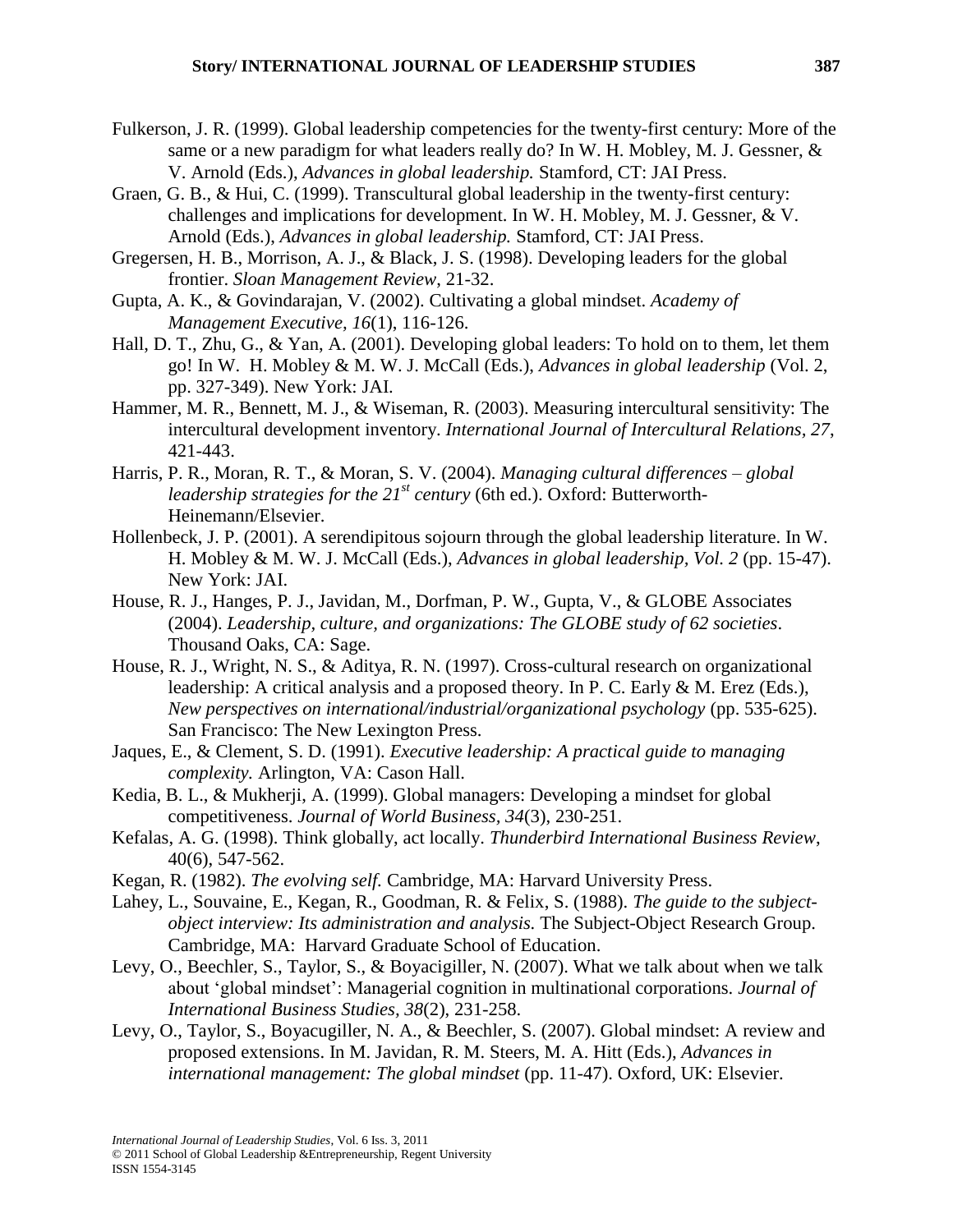- Lewis, P., & Jacobs, T. O. (1992). Individual differences in strategic leadership capacity: A constructive/developmental view. In R. L. Phillips, & J. G. Hunt (Eds.), *Strategic leadership: A multi-organizational level perspective* (pp. 199-138). Westport, CT: Quorum Books.
- Lokkesmoe, K. (2008). Discovering the power of intercultural development inventory as global leadership development tool. In M. Harvey and J. D. Barbour (Eds.), *Global leadership: Portraits of the past, visions for the future* (pp. 65-81). College Park, MD: International Leadership Association, University of Maryland*.*
- Luthans, F. (2002). Positive organizational behavior: Developing and managing psychological strengths. *Academy of Management Executive, 16*, 57-72.
- Luthans, F., Avey, J. B., Avolio, B. J., Norman, S. M., & Combs, G. J. (2006). Psychological capital development: Toward a micro-intervention. *Journal of Organizational Behavior, 27*, 387-393.
- Luthans, F., Avolio, B. J., Avey, J. B., & Norman, S. M. (2007). Positive psychological capital: Measurement and relationship with performance and satisfaction. *Personnel Psychology, 60*, 541-572.
- Luthans, F., Avolio, B. J., Walumbwa, F. O., & Li, W. (2005). The psychological capital of Chinese workers: Exploring the relationships with performance. *Management and Organization Review*, *1*(2), 249-271.
- Luthans, F., Luthans, K., & Luthans, B. (2004). Positive psychological capital: Going beyond human and social capital. *Business Horizons, 47*(1), 45-50.
- Luthans, F., Norman, S. M., Avolio, B. J., & Avey, J. B. (2008). The mediating role of psychological capital in the supportive organizational climate – employee performance relationship. *Journal of Organizational Behavior, 29*, 219-238.
- Luthans, F., & Youssef, C. M. (2004). Human, social, and now positive psychological capital management: Investing in people for competitive advantage. *Organizational Dynamics, 33(2)*, 143-160.
- Luthans, F., Youssef, C. M., & Avolio, B. J. (2007). *Psychological capital: Developing the human competitive edge*. Oxford, UK: Oxford University Press.
- McCall, M. W. (2001). Introduction: Growing the leopard's spots: developing global leadership. In W. H. Mobley & M. W. J. McCall (Eds.), *Advances in global leadership* (Vol. 2, pp. 303-307). New York: JAI.
- McCauley, C. D., Drath, W. H., Palus, C. J., O'Connor, P. M. G., & Baker, B. A. (2006). The use of constructive-development theory to advance the understanding of leadership. *Leadership Quarterly, 17*, 634-653.
- Morrison, A. J. (2000). Developing a global leadership model. *Human Resource Management, 39*(2&3), 117-131.
- Murtha, T. P., Lenway, S. A., & Bagozzi, R. P. (1998). Global mind-sets and cognitive shift in a complex multinational corporation. *Strategic Management Journal, 19*, 97-114.
- Oddou. G., Mendenhall, M. E., & Ritchie, J. B. (2000). Leveraging travel as a tool for global leadership development. *Human Resource Management, 39*(2/3), 159-172.
- Perlmutter, H. V. (1969). A drama in three acts…The tortuous evolution of the multinational corporation. *Columbia Journal of World Business*, 9-18.
- Peterson, M. F., & Hunt, J. G. (1997). International perspectives on international leadership. *Leadership Quarterly, 8*(3), 203-229.